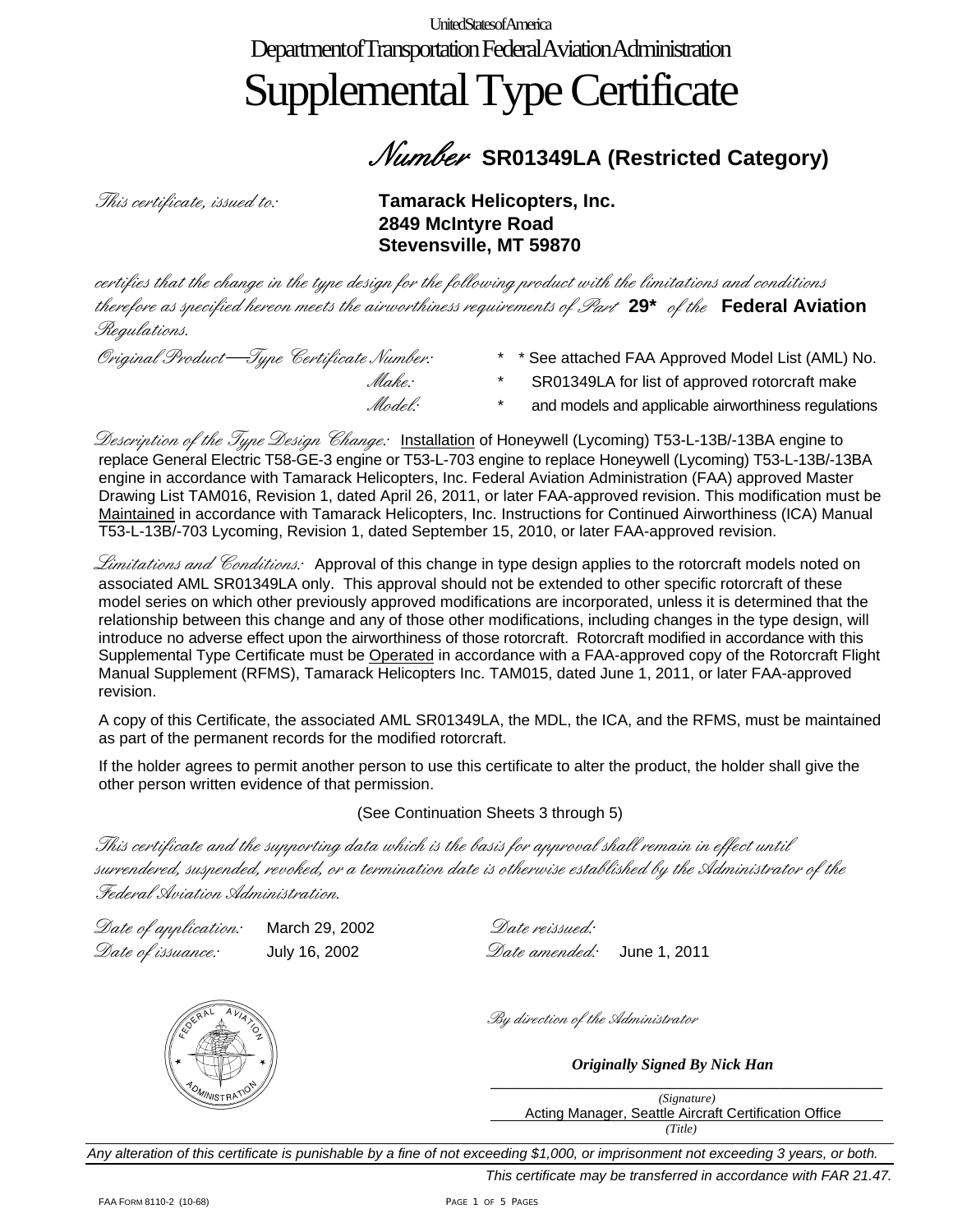UnitedStatesofAmerica Department of Transportation\_FederalAviationAdministration

### SupplementalTypeCertificate (Continuation Sheet)

Number **SR01349LA**

| <b>Tamarack Helicopters, Inc.</b>     |                                                                                                                                                                                                                                                                                   |
|---------------------------------------|-----------------------------------------------------------------------------------------------------------------------------------------------------------------------------------------------------------------------------------------------------------------------------------|
| Issued:<br>July 16, 2002              |                                                                                                                                                                                                                                                                                   |
| Reissued:                             |                                                                                                                                                                                                                                                                                   |
| Amended: June 1, 2011                 |                                                                                                                                                                                                                                                                                   |
| Limitations and Conditions continued: |                                                                                                                                                                                                                                                                                   |
| Engine                                | Honeywell (Lycoming) T53-L-13B or -13BA                                                                                                                                                                                                                                           |
| <b>Engine Limits</b>                  |                                                                                                                                                                                                                                                                                   |
| Torque Pressure:                      | 50 p.s.i. (See Engine Data Plate for Torque setting)                                                                                                                                                                                                                              |
| Horsepower:                           | 1,100 h.p.                                                                                                                                                                                                                                                                        |
| <b>Exhaust Gas Temperature:</b>       | 400°C to 610°C Continuous<br>610°C to 625°C 30 Minutes<br>670°C Maximum<br>(625°C to 675°C 10 second limit for starting and acceleration)<br>(675°C to 760°C 5 second limit for starting and acceleration)                                                                        |
| Oil Pressure:                         | 25 p.s.i. Minimum<br>80 to 100 p.s.i. Continuous<br>100 p.s.i. Maximum                                                                                                                                                                                                            |
| Oil Temperature:                      | 93°C Maximum Below 30°C FAT<br>100°C Maximum Above 30°C FAT (See Note 4)                                                                                                                                                                                                          |
| Oil Capacity:                         | 3.8 Gallons (0.8 Gallons unusable)                                                                                                                                                                                                                                                |
| Gas Producer Tachometer $(N_1)$ :     | 101.5% Maximum                                                                                                                                                                                                                                                                    |
| Engine Tachometer $(N_2)$ :           | 6000 to 6400 r.p.m. Transient<br>6400 to 6600 r.p.m. Continuous<br>6700 r.p.m. Maximum Continuous above 15 p.s.i. torque<br>6900 r.p.m. Maximum Continuous at 15 p.s.i. torque or less<br>6900 r.p.m. Maximum Transient (3 seconds) above 15 p.s.i. torque<br>6900 r.p.m. Maximum |
| Rotor Limits:                         | 294 to 324 r.p.m. Continuous<br>339 r.p.m. Maximum                                                                                                                                                                                                                                |
| Fuel:                                 | Mil-T-5624 (JP-4)<br>Mil-T-5624G (JP-5)<br>ASTM Type B (Jet B)<br>ASTM Type A-1 (Jet A)                                                                                                                                                                                           |
|                                       |                                                                                                                                                                                                                                                                                   |
| Fuel Quantity:                        | 245 Gallons (3.0 Gallons unusable)                                                                                                                                                                                                                                                |

*Any alteration of this certificate is punishable by a fine of not exceeding \$1,000, or imprisonment not exceeding 3 years, or both.*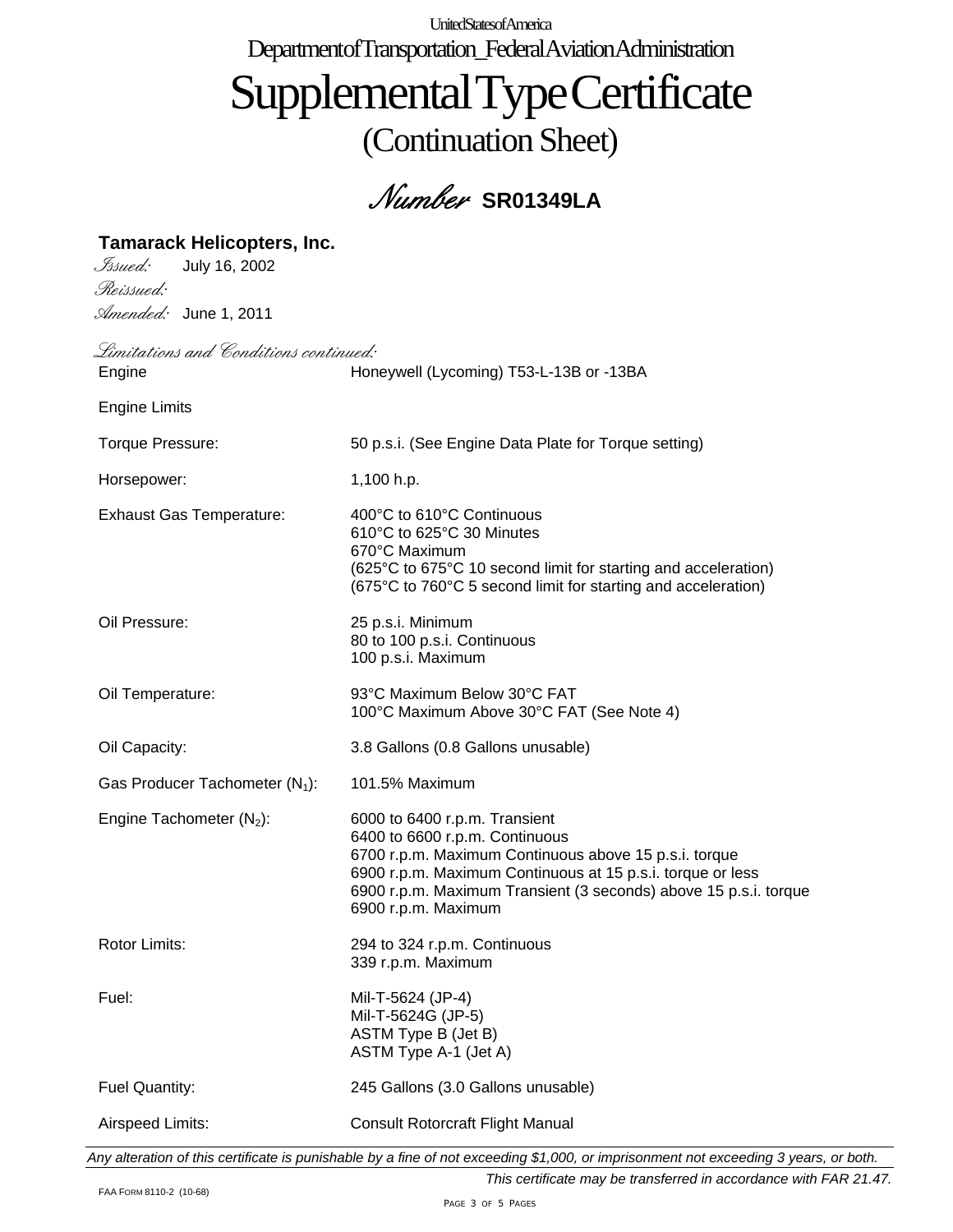UnitedStatesofAmerica Department of Transportation\_Federal Aviation Administration

# SupplementalTypeCertificate (Continuation Sheet)

### Number **SR01349LA**

#### **TAMARACK HELICOPTERS, INC.**

Issued: July 16, 2002 Reissued: Amended: June 1, 2011

Limitations and Conditions continued: Engine: Honeywell (Lycoming) T53-L-703 Engine Limits: Torque Pressure: 50 p.s.i. (See Engine Data Plate for Torque setting) Horsepower: 1,100 h.p. Turbine Gas Temperature: 400°C to 820°C Continuous 820°C to 880°C 30 Minutes 880°C Maximum (880°C to 950°C 5 second limit for starting and acceleration) Oil Pressure: 25 p.s.i. Minimum 80 to 100 p.s.i. Continuous 100 p.s.i. Maximum Oil Temperature: 93°C Maximum Below 30°C FAT 100°C Maximum Above 30°C FAT (See Note 4) Oil Capacity: 3.8 Gallons (0.8 Gallons unusable) Gas Producer Tachometer  $(N_1)$ : 105.8% Maximum Engine Tachometer  $(N_2)$ : 6000 to 6400 r.p.m. Transient 6400 to 6600 r.p.m. Continuous 6700 r.p.m. Maximum Continuous above 15 p.s.i. torque 6900 r.p.m. Maximum Continuous at 15 p.s.i. torque or less 6900 r.p.m. Maximum Transient (3 seconds) above 15 p.s.i. torque 6900 r.p.m. Maximum Rotor Limits: 294 to 324 r.p.m. Continuous 339 r.p.m. Maximum Fuel: Mil-T-5624 (JP-4) Mil-T-5624G (JP-5) ASTM Type B (Jet B) ASTM Type A-1 (Jet A) Fuel Quantity: 245 Gallons (3.0 Gallons unusable) Airspeed Limits: Consult Rotorcraft Flight Manual